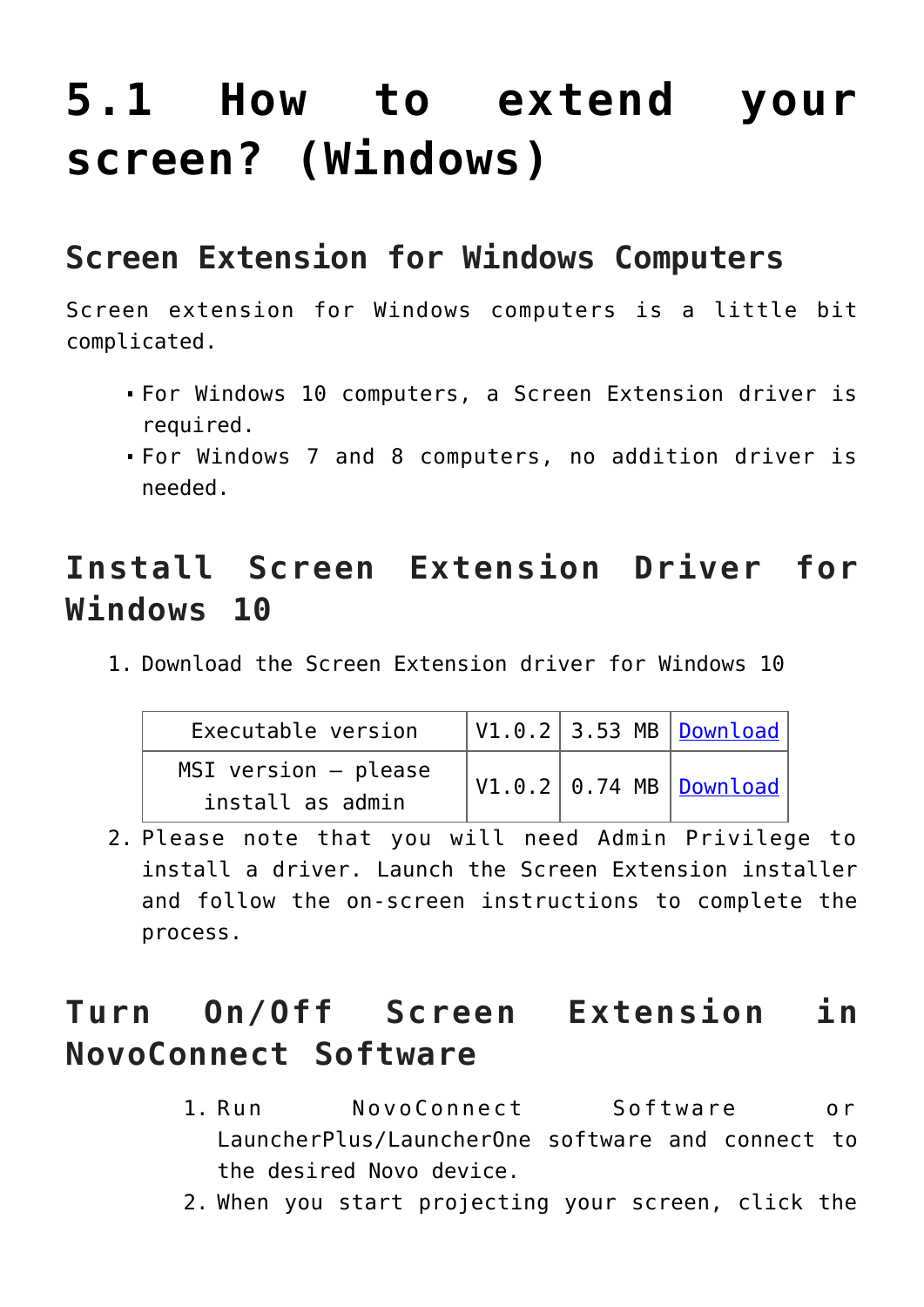"Screen Extension" icon to toggle between "Duplicate" and "Extend" display modes.

# **Turn On/Off Screen Extension in NovoConnect Software**

- 1. Run NovoConnect Software or LauncherPlus/LauncherOne software and connect to the desired Novo device.
- 2. When you start projecting your screen, click the "Screen Extension" icon to toggle between "Duplicate" and "Extend" display modes.



#### **LauncherPlus**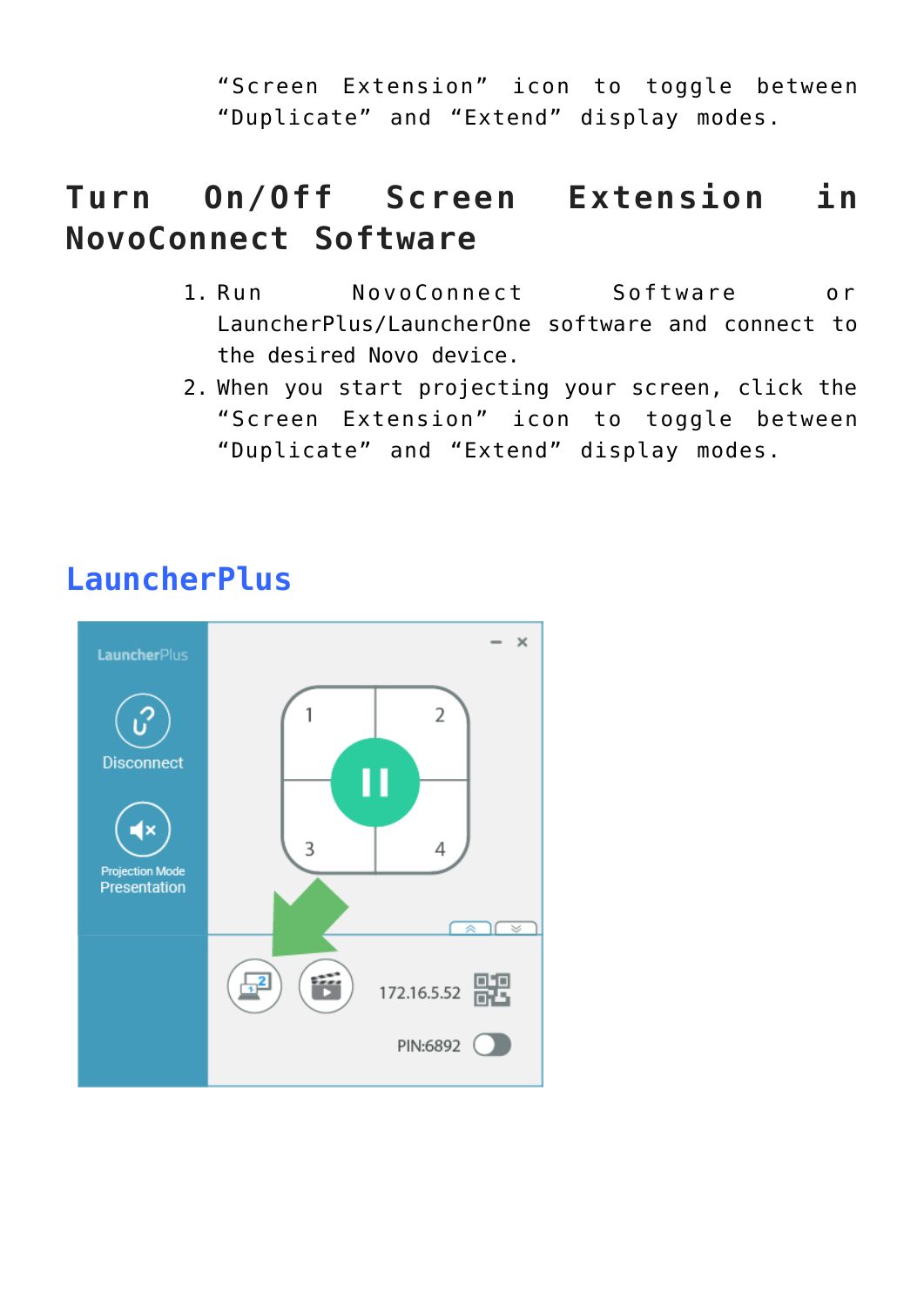

Click to duplicate desktop



Click to extend desktop

# **LauncherOne**



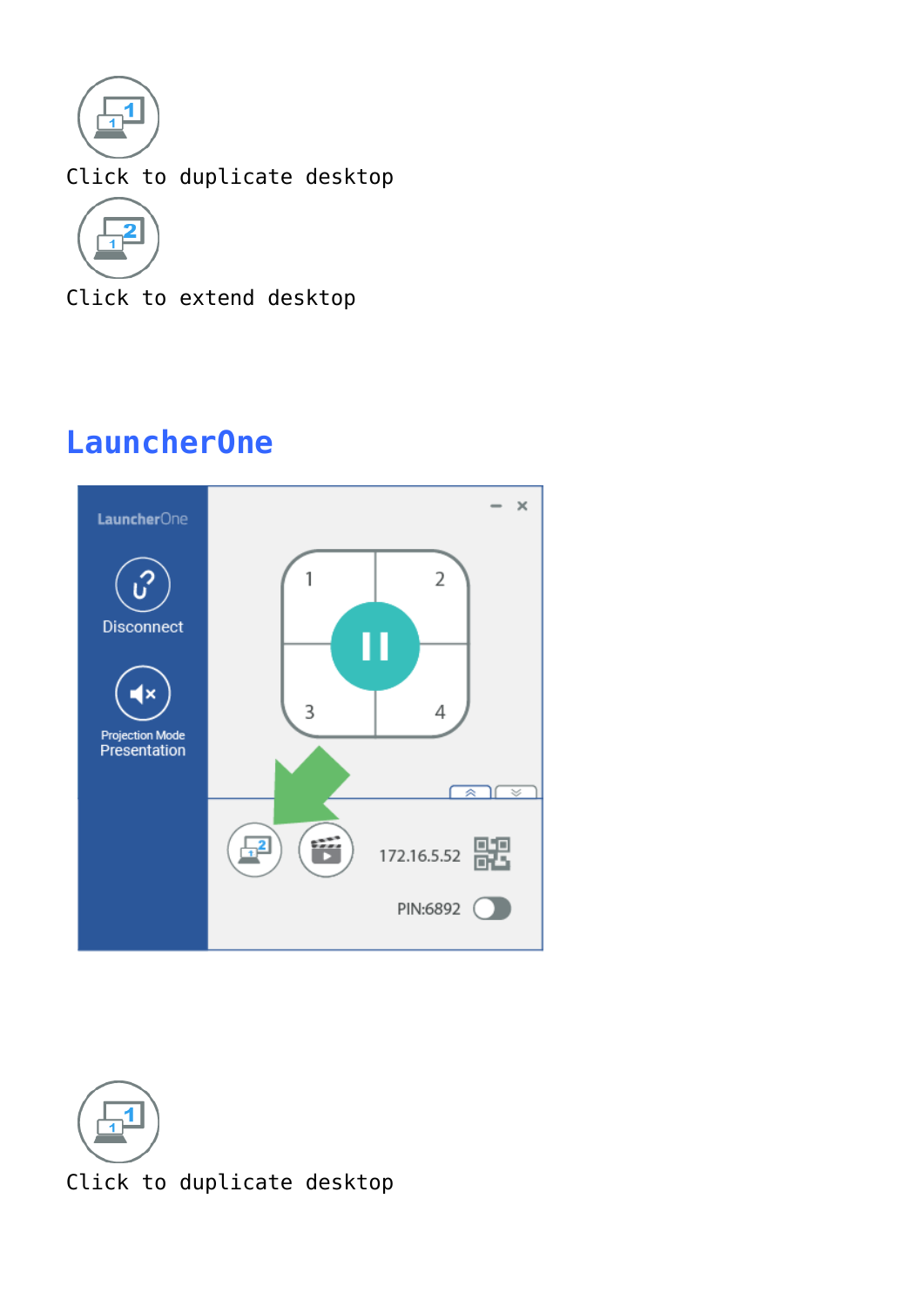

### **NovoConnect Software**





Click to duplicate desktop



Click to extend desktop